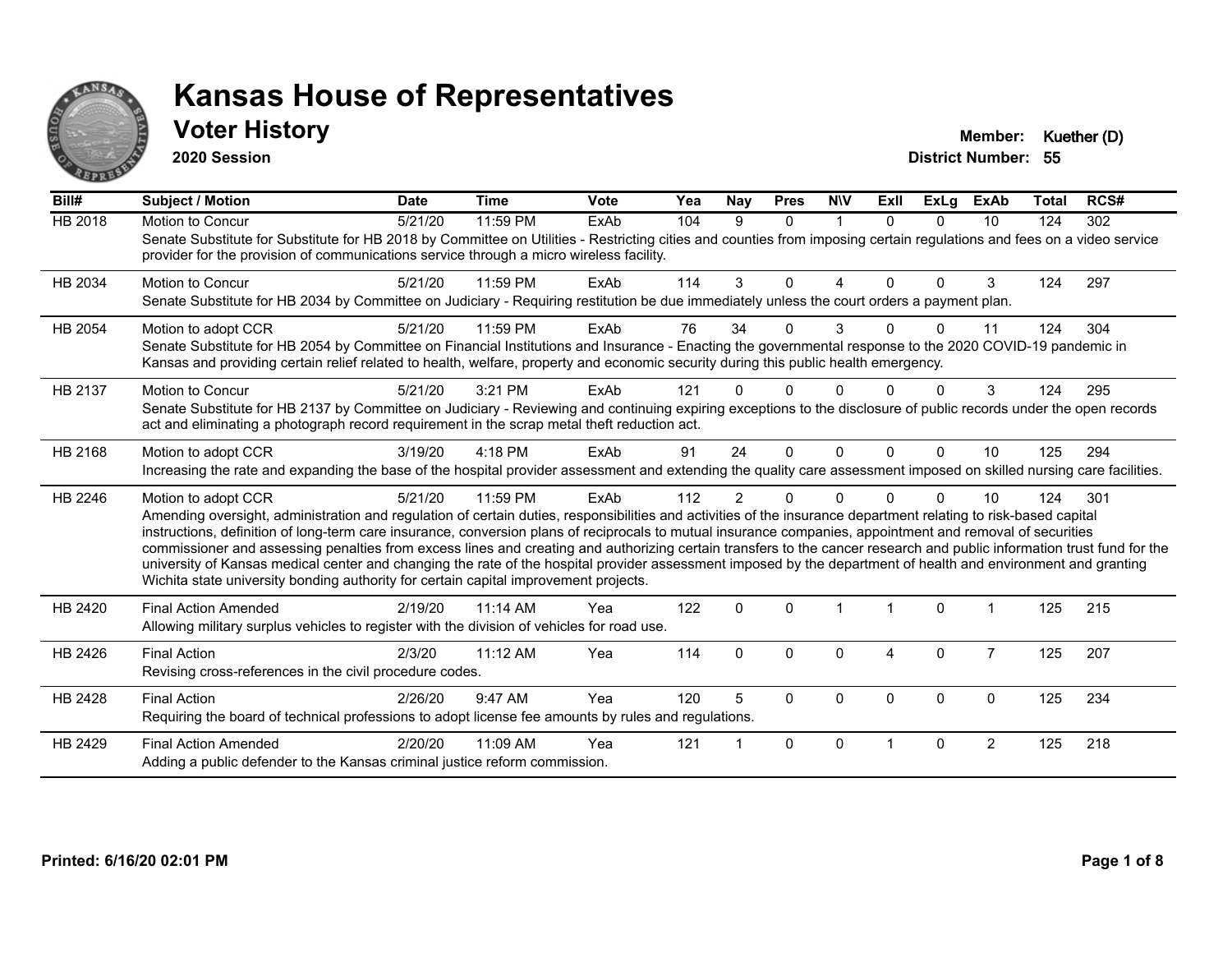

#### **Voter History Member: Kuether (D)**

**2020 Session**

| Bill#          | <b>Subject / Motion</b>                                                                                                                                                                                     | <b>Date</b> | <b>Time</b> | <b>Vote</b> | Yea | <b>Nay</b>   | <b>Pres</b>  | <b>NIV</b>   | Exll                 | <b>ExLg</b>  | <b>ExAb</b>    | <b>Total</b> | RCS# |
|----------------|-------------------------------------------------------------------------------------------------------------------------------------------------------------------------------------------------------------|-------------|-------------|-------------|-----|--------------|--------------|--------------|----------------------|--------------|----------------|--------------|------|
| HB 2432        | <b>Final Action Amended</b>                                                                                                                                                                                 | 2/20/20     | 11:10 AM    | Yea         | 122 | $\Omega$     | $\mathbf{0}$ | $\Omega$     |                      | $\Omega$     | 2              | 125          | 219  |
|                | Creating the Kansas pesticide waste disposal program and allowing up to \$50,000 to be transferred annually from the Kansas agricultural remediation fund to a new<br>Kansas pesticide waste disposal fund. |             |             |             |     |              |              |              |                      |              |                |              |      |
| HB 2438        | <b>Final Action</b>                                                                                                                                                                                         | 2/26/20     | 9:48 AM     | Yea         | 125 | $\Omega$     | $\mathbf{0}$ | $\Omega$     | $\Omega$             | $\Omega$     | $\Omega$       | 125          | 235  |
|                | Allowing certain exceptions to the confidentiality of state child death review board documents.                                                                                                             |             |             |             |     |              |              |              |                      |              |                |              |      |
| <b>HB 2447</b> | <b>Final Action Amended</b>                                                                                                                                                                                 | 2/20/20     | 11:16 AM    | Yea         | 83  | 39           | $\mathbf{0}$ | $\Omega$     | $\blacktriangleleft$ | $\Omega$     | $\overline{2}$ | 125          | 220  |
|                | Changing how two-way electronic audio-visual communication is used in courts.                                                                                                                               |             |             |             |     |              |              |              |                      |              |                |              |      |
| HB 2448        | <b>Final Action Amended</b>                                                                                                                                                                                 | 2/19/20     | 11:15 AM    | Nay         | 98  | 25           | 0            | $\mathbf 0$  | $\mathbf 1$          | 0            | $\mathbf{1}$   | 125          | 216  |
|                | Changing penalties for crimes related to motor vehicles.                                                                                                                                                    |             |             |             |     |              |              |              |                      |              |                |              |      |
| HB 2449        | <b>Final Action</b>                                                                                                                                                                                         | 2/20/20     | 11:17 AM    | Yea         | 99  | 23           | $\mathbf{0}$ | $\Omega$     | $\overline{1}$       | $\Omega$     | $\overline{2}$ | 125          | 221  |
|                | Changing the requirements for board of indigents' defense services appointments.                                                                                                                            |             |             |             |     |              |              |              |                      |              |                |              |      |
| HB 2451        | <b>Final Action</b>                                                                                                                                                                                         | 2/20/20     | 11:18 AM    | Yea         | 122 | $\Omega$     | $\mathbf 0$  | 0            | $\overline{1}$       | $\mathbf{0}$ | $\overline{2}$ | 125          | 222  |
|                | Amending Kansas department of agriculture division of animal health license, permit and registration renewal deadlines.                                                                                     |             |             |             |     |              |              |              |                      |              |                |              |      |
| HB 2452        | <b>Final Action</b>                                                                                                                                                                                         | 2/26/20     | 9:49 AM     | Yea         | 125 | $\Omega$     | $\mathbf{0}$ | $\Omega$     | $\Omega$             | $\mathbf 0$  | $\mathbf 0$    | 125          | 236  |
|                | Creating the Kansas reading readiness act.                                                                                                                                                                  |             |             |             |     |              |              |              |                      |              |                |              |      |
| HB 2454        | <b>Final Action Amended</b>                                                                                                                                                                                 | 2/19/20     | 11:17 AM    | Yea         | 114 | 9            | $\mathbf{0}$ | $\Omega$     |                      | $\Omega$     | $\mathbf{1}$   | 125          | 217  |
|                | Self-storage unit rentals; sales and towing of property for nonpayment of rent or abandonment; contractual value of property.                                                                               |             |             |             |     |              |              |              |                      |              |                |              |      |
| HB 2456        | <b>Final Action</b>                                                                                                                                                                                         | 2/26/20     | 9:50 AM     | Yea         | 124 |              | $\Omega$     | $\Omega$     | $\Omega$             | $\Omega$     | $\mathbf{0}$   | 125          | 237  |
|                | Clarifying the definition of the term "possession" in the Kansas criminal code.                                                                                                                             |             |             |             |     |              |              |              |                      |              |                |              |      |
| HB 2462        | <b>Final Action</b>                                                                                                                                                                                         | 2/26/20     | 9:51 AM     | Yea         | 125 | $\mathbf{0}$ | $\mathbf 0$  | $\Omega$     | $\mathbf{0}$         | $\Omega$     | $\mathbf 0$    | 125          | 238  |
|                | Updating provisions related to the Kansas department of agriculture division of conservation.                                                                                                               |             |             |             |     |              |              |              |                      |              |                |              |      |
| HB 2463        | <b>Final Action Amended</b>                                                                                                                                                                                 | 2/26/20     | 9:52 AM     | Yea         | 125 | $\mathbf{0}$ | $\mathbf{0}$ | $\mathbf{0}$ | $\Omega$             | $\Omega$     | $\mathbf{0}$   | 125          | 239  |
|                | Amending the Kansas pesticide law's licensure requirements and the Kansas chemigation safety law's permittee requirements.                                                                                  |             |             |             |     |              |              |              |                      |              |                |              |      |
| HB 2464        | <b>Final Action Amended</b>                                                                                                                                                                                 | 2/26/20     | 9:53 AM     | Yea         | 121 |              | $\Omega$     | $\Omega$     | $\Omega$             | $\Omega$     | $\Omega$       | 125          | 240  |
|                | Updating egg repacking requirements for retailers.                                                                                                                                                          |             |             |             |     |              |              |              |                      |              |                |              |      |
| HB 2466        | <b>Final Action</b>                                                                                                                                                                                         | 2/10/20     | 11:10 AM    | Yea         | 118 |              | $\Omega$     |              | $\overline{2}$       | $\Omega$     | 3              | 125          | 212  |
|                | Enacting the Kansas taxpayer protection act; requiring the signature and tax identification number of paid tax return preparers on income tax returns; authorizing                                          |             |             |             |     |              |              |              |                      |              |                |              |      |
|                | actions to enjoin paid tax return preparers from engaging in certain conduct.                                                                                                                               |             |             |             |     |              |              |              |                      |              |                |              |      |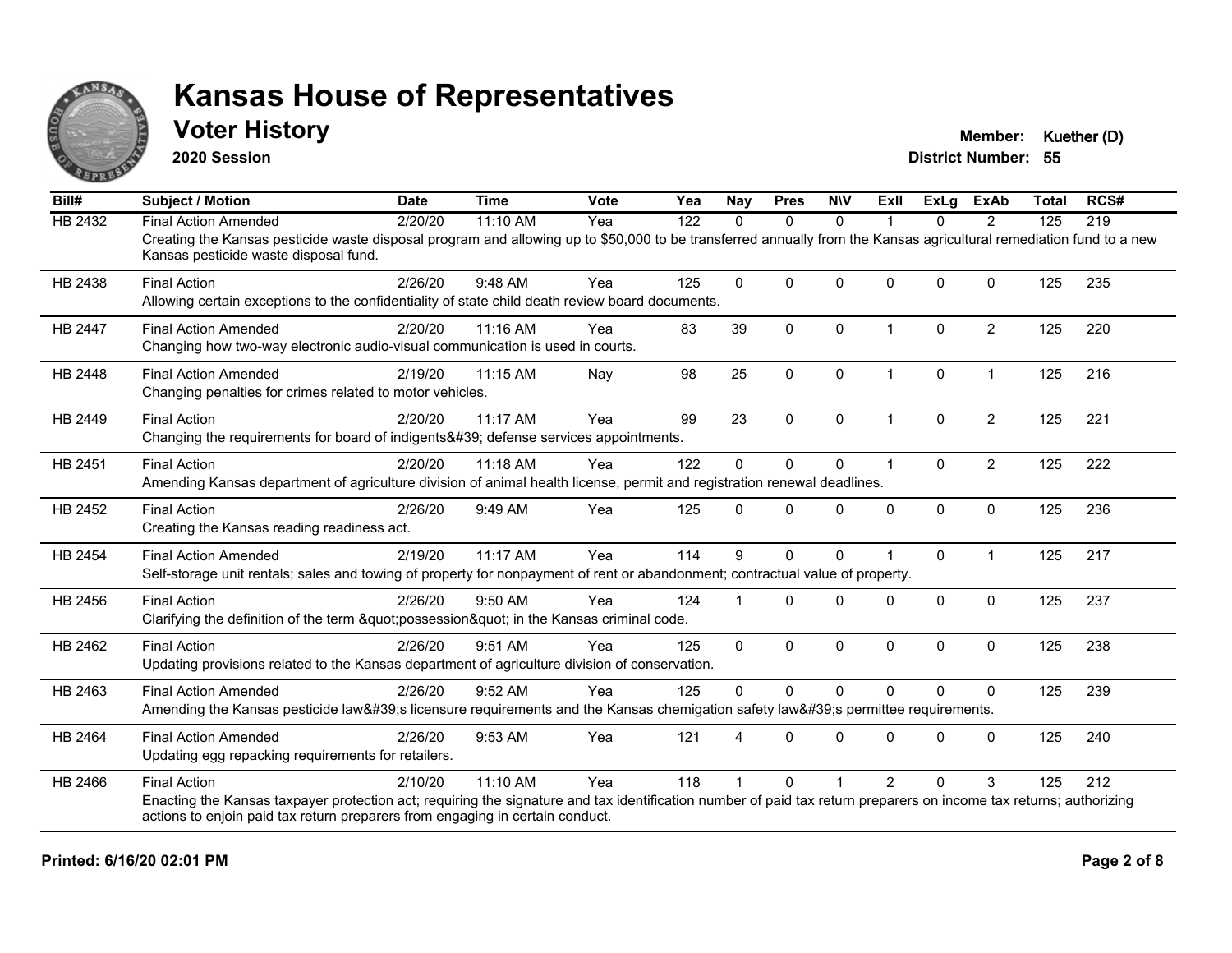

### **Voter History Member: Kuether (D)**

**2020 Session**

| Bill#          | <b>Subject / Motion</b>                                                                                                                                             | <b>Date</b> | <b>Time</b> | Vote | Yea | Nay             | <b>Pres</b>  | <b>NIV</b>  | ExII     | <b>ExLg</b> | <b>ExAb</b>  | <b>Total</b> | RCS# |
|----------------|---------------------------------------------------------------------------------------------------------------------------------------------------------------------|-------------|-------------|------|-----|-----------------|--------------|-------------|----------|-------------|--------------|--------------|------|
| <b>HB 2467</b> | <b>Final Action Amended</b>                                                                                                                                         | 2/7/20      | 4:10 PM     | Yea  | 105 | $\overline{15}$ | $\mathbf{0}$ | 3           | $\Omega$ | 2           | 0            | 125          | 211  |
|                | Removing the spousal exception from sexual battery and requiring a domestic violence offender assessment on a first conviction of domestic battery.                 |             |             |      |     |                 |              |             |          |             |              |              |      |
| HB 2469        | <b>Final Action Amended</b>                                                                                                                                         | 2/26/20     | $9:54$ AM   | Yea  | 120 | 5               | 0            | $\Omega$    | 0        | $\Omega$    | 0            | 125          | 241  |
|                | Extending terminal medical release to inmates in the custody of the department of corrections with a condition likely to cause death within 120 days.               |             |             |      |     |                 |              |             |          |             |              |              |      |
| HB 2470        | <b>Final Action</b>                                                                                                                                                 | 2/26/20     | 9:55 AM     | Yea  | 125 | $\Omega$        | $\Omega$     | $\Omega$    | $\Omega$ | $\Omega$    | $\mathbf{0}$ | 125          | 242  |
|                | Clarifying jurisdiction and supervision of offenders in a certified drug abuse treatment program.                                                                   |             |             |      |     |                 |              |             |          |             |              |              |      |
| HB 2479        | <b>Final Action</b>                                                                                                                                                 | 2/26/20     | 9:56 AM     | Yea  | 125 | $\Omega$        | $\mathbf{0}$ | $\Omega$    | $\Omega$ | $\Omega$    | $\mathbf 0$  | 125          | 243  |
|                | Codifying the NAIC corporate governance model regulation into statute.                                                                                              |             |             |      |     |                 |              |             |          |             |              |              |      |
| HB 2480        | <b>Final Action</b>                                                                                                                                                 | 2/26/20     | 9:57 AM     | Yea  | 125 | $\mathbf{0}$    | $\mathbf{0}$ | $\Omega$    | $\Omega$ | $\Omega$    | $\Omega$     | 125          | 244  |
|                | Updating the definition of long-term care insurance contained in the long-term care insurance act.                                                                  |             |             |      |     |                 |              |             |          |             |              |              |      |
| HB 2487        | <b>Emergency Final Action</b>                                                                                                                                       | 2/26/20     | 4:22 PM     | Yea  | 118 | $\overline{7}$  | $\mathbf{0}$ | $\Omega$    | $\Omega$ | $\Omega$    | $\Omega$     | 125          | 262  |
|                | Including emotional disability rather than emotional disturbance in the definitions of "children with disabilities" and "individuals with disabilities. "           |             |             |      |     |                 |              |             |          |             |              |              |      |
| HB 2490        | <b>Final Action</b>                                                                                                                                                 | 3/12/20     | 11:21 AM    | Yea  | 118 | $\overline{2}$  | $\mathbf{0}$ | $\Omega$    |          | $\Omega$    | 4            | 125          | 276  |
|                | Kansas corporation NOL carryforward extension.                                                                                                                      |             |             |      |     |                 |              |             |          |             |              |              |      |
| HB 2495        | <b>Final Action</b>                                                                                                                                                 | 2/26/20     | 9:58 AM     | Yea  | 125 | $\mathbf 0$     | $\mathbf 0$  | $\mathbf 0$ | $\Omega$ | $\Omega$    | $\Omega$     | 125          | 245  |
|                | Authorizing the crime victims compensation board to waive application time restrictions for a victim of a sexually violent crime to receive compensation for mental |             |             |      |     |                 |              |             |          |             |              |              |      |
|                | health counseling.                                                                                                                                                  |             |             |      |     |                 |              |             |          |             |              |              |      |
| HB 2496        | <b>Final Action</b>                                                                                                                                                 | 2/26/20     | 9:59 AM     | Yea  | 125 | $\Omega$        | $\mathbf{0}$ | $\Omega$    | $\Omega$ | $\Omega$    | $\mathbf 0$  | 125          | 246  |
|                | Authorizing court services officers and community corrections officers to provide a certification of identification to offenders.                                   |             |             |      |     |                 |              |             |          |             |              |              |      |
| HB 2500        | <b>Emergency Final Action Amended</b>                                                                                                                               | 2/20/20     | 11:48 AM    | Yea  | 122 | $\Omega$        | $\Omega$     | $\Omega$    |          | $\Omega$    | 2            | 125          | 226  |
|                | Amending the Kansas power of attorney act regarding the form of a power of attorney and the duties of third parties relying and acting on a power of attorney.      |             |             |      |     |                 |              |             |          |             |              |              |      |
| HB 2501        | <b>Final Action Amended</b>                                                                                                                                         | 2/20/20     | 11:19 AM    | Yea  | 119 | 3               | $\Omega$     | $\Omega$    |          | $\Omega$    | 2            | 125          | 223  |
|                | Allowing salvage vehicle pools to apply for ownership documents for vehicles that are disclaimed by insurance companies.                                            |             |             |      |     |                 |              |             |          |             |              |              |      |
| HB 2503        | <b>Final Action Amended</b>                                                                                                                                         | 2/26/20     | 10:00 AM    | Yea  | 125 | $\Omega$        | $\Omega$     | $\Omega$    | $\Omega$ | $\Omega$    | $\Omega$     | 125          | 247  |
|                | Authorizing the transfer of \$268,412,000 from the state general fund to the KPERS fund during fiscal year 2020 and eliminating certain level-dollar employer       |             |             |      |     |                 |              |             |          |             |              |              |      |
|                | contribution payments.                                                                                                                                              |             |             |      |     |                 |              |             |          |             |              |              |      |
| HB 2506        | <b>EFA Sub Bill Amended</b>                                                                                                                                         | 2/26/20     | 4:26 PM     | Yea  | 123 | $\mathcal{P}$   | $\Omega$     | $\Omega$    | $\Omega$ | $\Omega$    | $\Omega$     | 125          | 265  |
|                | Expanding the military spouse and servicemember's expedited licensure law to certain other license, certificate or registration applicants.                         |             |             |      |     |                 |              |             |          |             |              |              |      |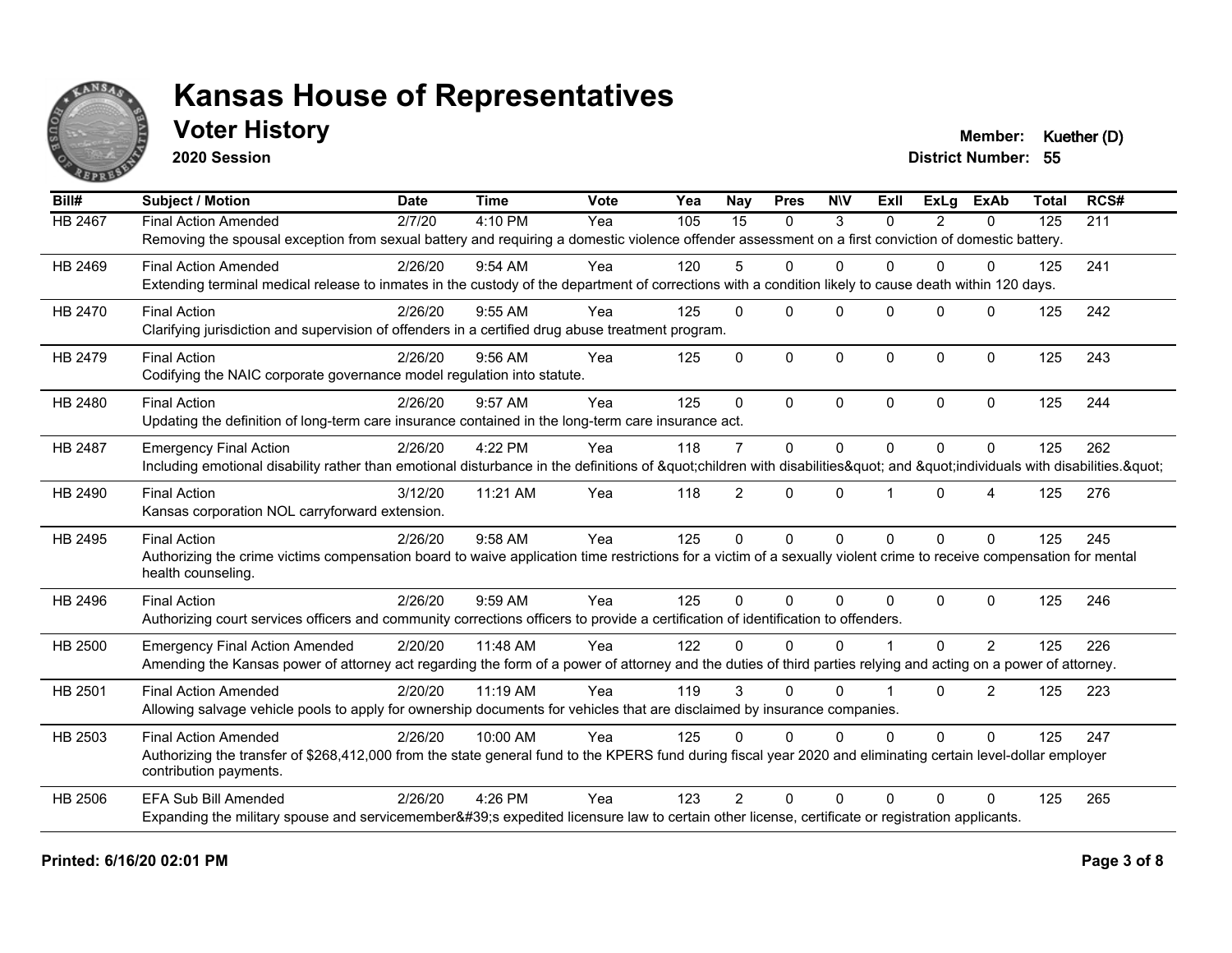

## **Voter History Member: Kuether (D)**

**2020 Session**

| Bill#   | <b>Subject / Motion</b>                                                                                                                                                                                                                                                                                                                                                                                                                                                                                                                             | <b>Date</b> | <b>Time</b> | <b>Vote</b> | Yea | Nay            | <b>Pres</b>    | <b>NIV</b>   | ExII         | <b>ExLg</b>  | <b>ExAb</b>    | <b>Total</b> | RCS# |
|---------|-----------------------------------------------------------------------------------------------------------------------------------------------------------------------------------------------------------------------------------------------------------------------------------------------------------------------------------------------------------------------------------------------------------------------------------------------------------------------------------------------------------------------------------------------------|-------------|-------------|-------------|-----|----------------|----------------|--------------|--------------|--------------|----------------|--------------|------|
| HB 2507 | <b>Final Action Amended</b><br>Liability protection for businesses that participate in high school work-based learning programs.                                                                                                                                                                                                                                                                                                                                                                                                                    | 2/26/20     | 10:01 AM    | Nay         | 97  | 27             | $\overline{1}$ | $\mathbf{0}$ | $\Omega$     | $\Omega$     | $\Omega$       | 125          | 248  |
| HB 2509 | <b>Emergency Final Action</b><br>Vacating certain blocks in the original town plat set aside for a college and a park of the city of Americus and vesting fee simple title in the city.                                                                                                                                                                                                                                                                                                                                                             | 2/26/20     | 4:22 PM     | Yea         | 122 | 3              | $\Omega$       | $\Omega$     | <sup>0</sup> | $\Omega$     | 0              | 125          | 263  |
| HB 2510 | <b>Emergency Final Action</b><br>Special districts may be dissolved and responsibilities assumed by a city.                                                                                                                                                                                                                                                                                                                                                                                                                                         | 2/26/20     | 4:29 PM     | Yea         | 122 | 3              | 0              | $\mathbf{0}$ | U            | $\mathbf{0}$ | $\mathbf 0$    | 125          | 267  |
| HB 2510 | Motion to adopt CCR<br>Creating the Kansas promise scholarship act; requiring a Kansas foster care children annual academic report card; authorizing the state board of regents on behalf of<br>Kansas state university to sell certain real property in Saline county; providing payment or waiver of tuition for certain dually or concurrently enrolled students;<br>authorizing the practice of the healing arts by healing arts school clinics; providing ACT college entrance exams and workkeys assessments to nonpublic school<br>students. | 5/21/20     | 11:59 PM    | ExAb        | 110 | 3              | 0              |              |              | $\Omega$     | 10             | 124          | 300  |
| HB 2515 | <b>Emergency Final Action Amended</b><br>Creating the Kansas promise scholarship program.                                                                                                                                                                                                                                                                                                                                                                                                                                                           | 2/20/20     | 11:47 AM    | Yea         | 116 | 6              | $\Omega$       | $\mathbf{0}$ |              | $\Omega$     | $\overline{2}$ | 125          | 225  |
| HB 2516 | <b>Final Action Amended</b><br>Enacting the first-time home buyer savings account act.                                                                                                                                                                                                                                                                                                                                                                                                                                                              | 2/26/20     | 10:03 AM    | Yea         | 123 | $\overline{2}$ | $\mathbf 0$    | 0            | $\Omega$     | $\mathbf 0$  | $\mathbf 0$    | 125          | 249  |
| HB 2518 | <b>Final Action</b><br>Counting any crime with a domestic violence designation as a prior conviction under domestic battery.                                                                                                                                                                                                                                                                                                                                                                                                                        | 2/26/20     | 10:04 AM    | Yea         | 125 | $\Omega$       | $\mathbf{0}$   | 0            | $\Omega$     | $\mathbf 0$  | $\mathbf 0$    | 125          | 250  |
| HB 2521 | <b>Emergency Final Action Amended</b><br>Enacting the revised uniform athlete agents act.                                                                                                                                                                                                                                                                                                                                                                                                                                                           | 2/20/20     | 11:49 AM    | Yea         | 122 | 0              | $\mathbf 0$    | 0            |              | $\mathbf 0$  | $\overline{2}$ | 125          | 227  |
| HB 2524 | <b>Final Action</b><br>Updating motor carrier laws and regulation of motor carriers by the state corporation commission.                                                                                                                                                                                                                                                                                                                                                                                                                            | 2/17/20     | 11:24 AM    | Yea         | 118 | $\Omega$       | $\Omega$       | $\Omega$     | 3            | $\Omega$     | 4              | 125          | 213  |
| HB 2528 | <b>Final Action</b><br>Providing for all vehicles more than 35 years old to qualify as an antique vehicle.                                                                                                                                                                                                                                                                                                                                                                                                                                          | 2/26/20     | 10:05 AM    | Yea         | 124 |                | $\Omega$       | $\mathbf{0}$ | $\Omega$     | $\mathbf{0}$ | $\Omega$       | 125          | 251  |
| HB 2540 | <b>Emergency Final Action Amended</b><br>Requiring moneys attributable to at-risk student weighting be expended for approved at-risk educational programs.                                                                                                                                                                                                                                                                                                                                                                                          | 2/26/20     | 4:37 PM     | Nay         | 111 | 14             | 0              | $\Omega$     | 0            | $\mathbf 0$  | $\mathbf 0$    | 125          | 274  |
| HB 2546 | <b>Final Action</b><br>Creating the crime of sexual extortion and adding the crime to the Kansas offender registration act.                                                                                                                                                                                                                                                                                                                                                                                                                         | 2/26/20     | 10:06 AM    | Yea         | 125 | U              | 0              | 0            | $\Omega$     | 0            | $\mathbf 0$    | 125          | 252  |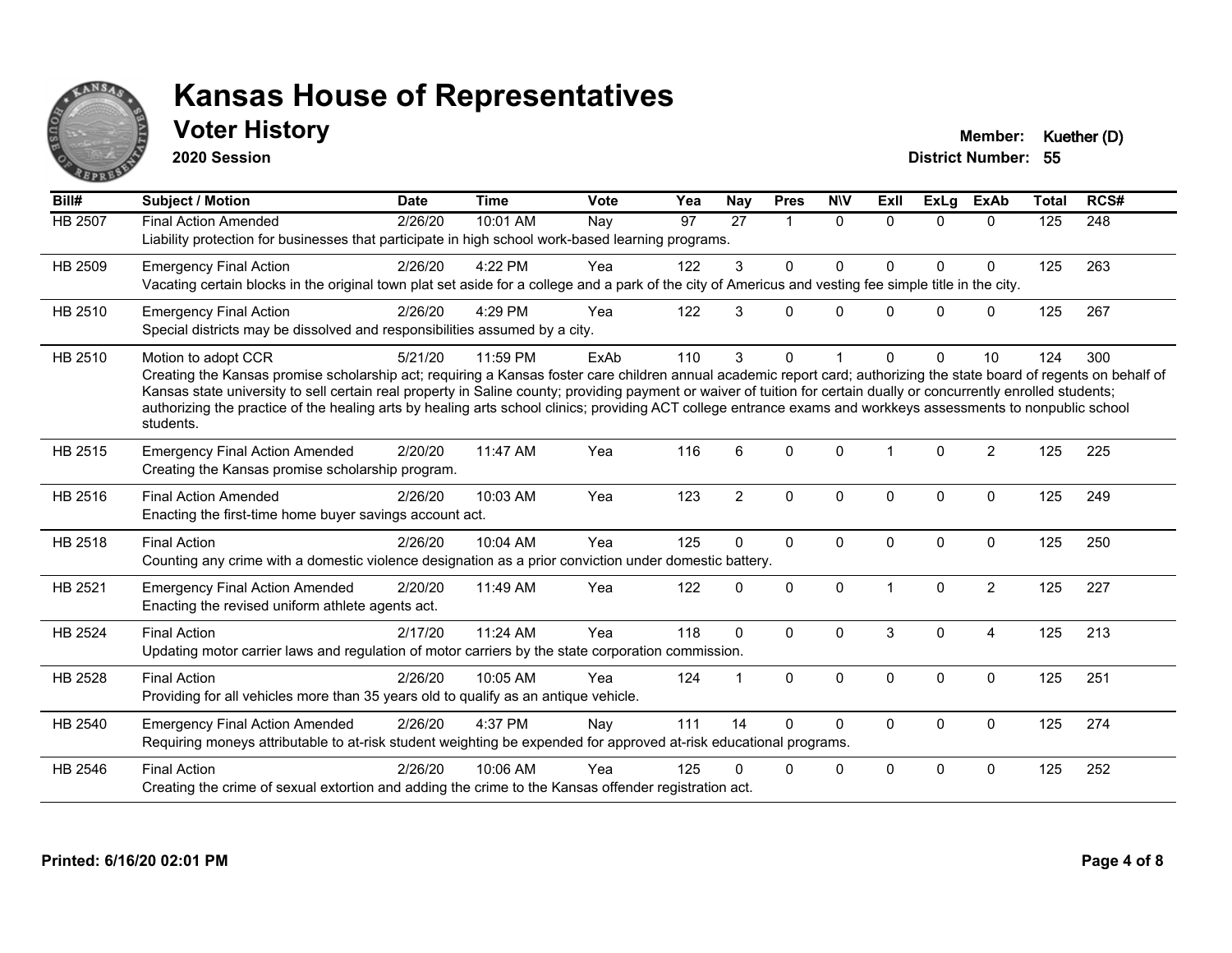

## **Voter History Member: Kuether (D)**

**2020 Session**

| Bill#          | <b>Subject / Motion</b>                                                                                                                                                                                                                                                                                         | <b>Date</b> | <b>Time</b> | Vote | Yea | Nay            | <b>Pres</b>  | <b>NIV</b>   | ExII           | <b>ExLa</b> | <b>ExAb</b>    | <b>Total</b> | RCS# |
|----------------|-----------------------------------------------------------------------------------------------------------------------------------------------------------------------------------------------------------------------------------------------------------------------------------------------------------------|-------------|-------------|------|-----|----------------|--------------|--------------|----------------|-------------|----------------|--------------|------|
| HB 2547        | <b>Final Action Amended</b><br>Making changes to suspended drivers' license requirements.                                                                                                                                                                                                                       | 2/26/20     | 10:07 AM    | Yea  | 125 | $\mathbf{0}$   | $\mathbf{0}$ | $\mathbf{0}$ | $\Omega$       | $\Omega$    | 0              | 125          | 253  |
| HB 2548        | <b>Final Action Amended</b><br>Claims against the state submitted by the Joint Committee on Special Claims Against the State.                                                                                                                                                                                   | 3/13/20     | 8:19 AM     | Yea  | 115 |                | $\Omega$     | $\Omega$     | $\overline{2}$ | $\Omega$    | $\overline{7}$ | 125          | 282  |
| <b>HB 2554</b> | <b>Final Action</b><br>Enacting the uniform fiduciary income and principal act (UFIPA).                                                                                                                                                                                                                         | 2/26/20     | 10:08 AM    | Yea  | 125 | $\Omega$       | $\Omega$     | $\mathbf{0}$ | $\Omega$       | $\Omega$    | $\mathbf{0}$   | 125          | 254  |
| HB 2571        | <b>Final Action Amended</b><br>Club and drinking establishment liquor license eligibility; spouse is a law enforcement officer in another county.                                                                                                                                                               | 3/12/20     | 11:22 AM    | Yea  | 108 | 12             | $\Omega$     | $\mathbf{0}$ | 1              | $\Omega$    | 4              | 125          | 277  |
| HB 2575        | <b>Emergency Final Action Amended</b><br>Amending the Kansas drycleaner environmental response act to change the required deductible rate, environmental surcharge rate and penalty fine amount.                                                                                                                | 2/26/20     | 4:31 PM     | Yea  | 95  | 29             |              | $\Omega$     | $\Omega$       | $\Omega$    | $\Omega$       | 125          | 269  |
| HB 2583        | <b>Emergency Final Action</b><br>Clarify the vacation of territory from city boundaries or release of easements.                                                                                                                                                                                                | 2/26/20     | 4:35 PM     | Yea  | 124 |                | $\Omega$     | $\Omega$     | 0              | $\Omega$    | 0              | 125          | 273  |
| HB 2585        | <b>Emergency Final Action Amended</b><br>Amending the Kansas drycleaner environmental response act to change the required deductible rate, environmental surcharge rate and penalty fine amount.                                                                                                                | 2/26/20     | 4:27 PM     | Yea  | 123 | $\overline{2}$ | $\Omega$     | $\Omega$     | $\Omega$       | $\Omega$    | $\Omega$       | 125          | 266  |
| HB 2585        | <b>Motion to Concur</b><br>Senate Substitute for HB 2585 by Committee on Utilities - Exempting certain public utilities from Kansas income taxation and allowing the state corporation<br>commission to approve certain contract and reduced electric rates and associated cost recovery from all rate classes. | 5/21/20     | 3:59 PM     | ExAb | 75  | 45             |              | $\Omega$     | 0              | 0           | 3              | 124          | 296  |
| <b>HB 2587</b> | <b>Final Action</b><br>Allowing venue for an agency adoption to be where a state agency or their subcontracting agencies have offices when the state is the agency.                                                                                                                                             | 2/26/20     | 10:09 AM    | Yea  | 124 |                | <sup>0</sup> | $\Omega$     | 0              | 0           | $\Omega$       | 125          | 255  |
| HB 2595        | <b>Final Action Amended</b><br>Eliminating the 30-day delay before offering state surplus property for sale to the general public.                                                                                                                                                                              | 2/20/20     | 11:20 AM    | Yea  | 118 | 3              |              | $\Omega$     |                | $\Omega$    | $\overline{2}$ | 125          | 224  |
| HB 2596        | <b>Final Action Amended</b><br>Allowing an alcoholic liquor manufacturer to obtain a drinking establishment license under certain conditions.                                                                                                                                                                   | 3/12/20     | 11:23 AM    | Yea  | 113 |                | $\Omega$     | $\mathbf{0}$ | -1             | $\Omega$    | 4              | 125          | 278  |
| HB 2618        | <b>Emergency Final Action Amended</b><br>Establishing a state broadband grant program under the department of commerce to encourage the deployment of broadband in the state.                                                                                                                                   | 2/26/20     | 4:33 PM     | Yea  | 120 |                | $\Omega$     | $\Omega$     | $\Omega$       | $\Omega$    | $\Omega$       | 125          | 271  |
| HB 2619        | <b>Final Action</b><br>Adjusting the frequency of the KPERS actuarial experience study.                                                                                                                                                                                                                         | 2/26/20     | 10:10 AM    | Yea  | 118 |                | $\Omega$     | $\Omega$     | <sup>n</sup>   | O           | $\Omega$       | 125          | 256  |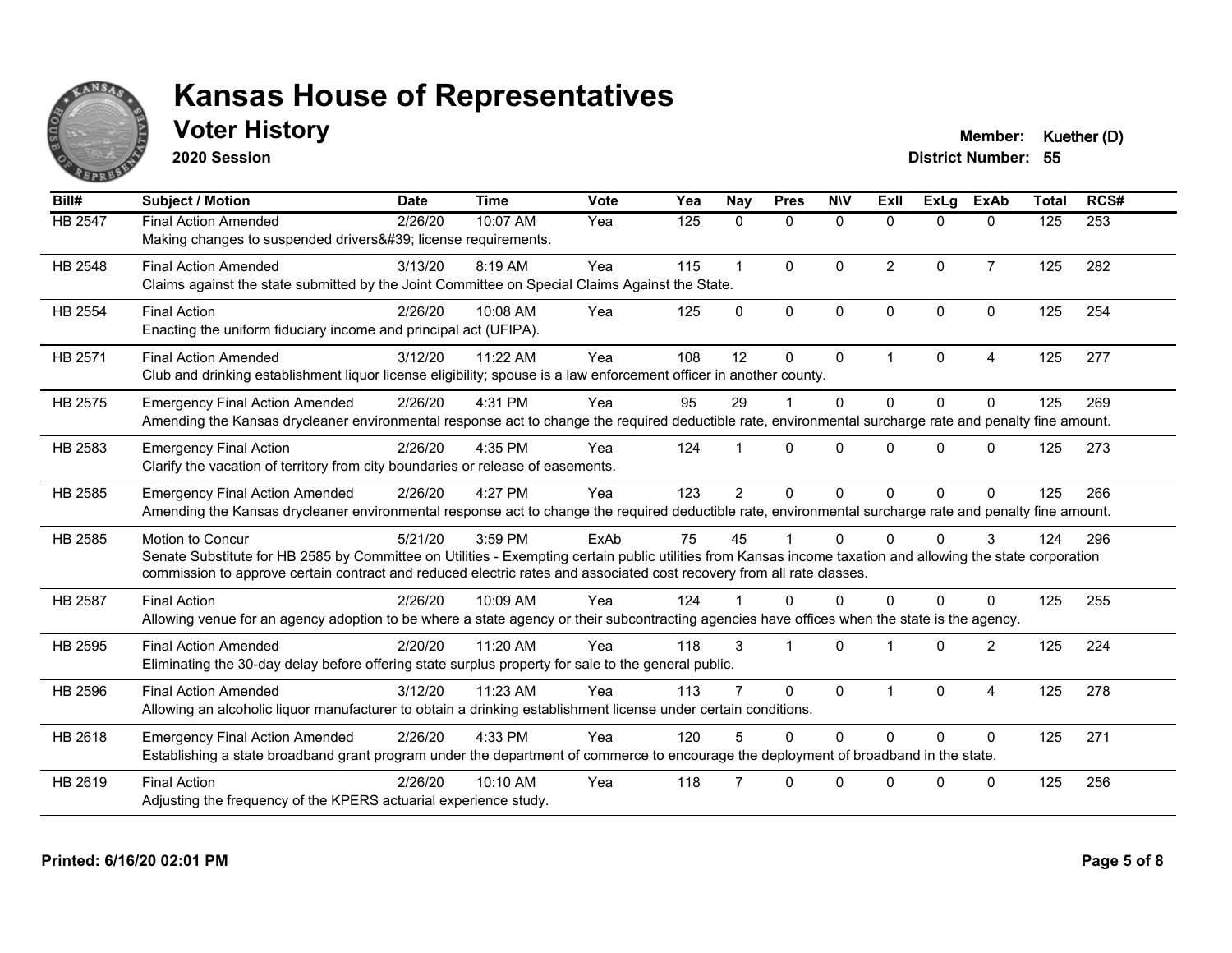

#### **Voter History Member: Kuether (D)**

**2020 Session**

| Bill#           | Subject / Motion                                                                                                                                                                                                                                                                                                                                                                                                                                                                                                                                                                                                                                                                                                                                                                                                                                                                                                                                                                                              | <b>Date</b> | <b>Time</b> | <b>Vote</b> | Yea | Nav      | <b>Pres</b>    | <b>NIV</b>   | ExII           | ExLg     | <b>ExAb</b>    | <b>Total</b> | RCS# |
|-----------------|---------------------------------------------------------------------------------------------------------------------------------------------------------------------------------------------------------------------------------------------------------------------------------------------------------------------------------------------------------------------------------------------------------------------------------------------------------------------------------------------------------------------------------------------------------------------------------------------------------------------------------------------------------------------------------------------------------------------------------------------------------------------------------------------------------------------------------------------------------------------------------------------------------------------------------------------------------------------------------------------------------------|-------------|-------------|-------------|-----|----------|----------------|--------------|----------------|----------|----------------|--------------|------|
| <b>HB 2619</b>  | <b>Motion to Concur</b><br>Senate Substitute for HB 2619 by Committee on Financial Institutions and Insurance - Enacting the Kansas economic recovery loan deposit program, updating field of<br>membership requirements of credit unions and allowing privilege tax deductions on agricultural real estate loans and single family residence loans.                                                                                                                                                                                                                                                                                                                                                                                                                                                                                                                                                                                                                                                          | 5/21/20     | 11:59 PM    | ExAb        | 114 | 3        | $\Omega$       | $\Omega$     | $\Omega$       | $\Omega$ | $\overline{7}$ | 124          | 298  |
| HB 2646         | <b>Final Action</b><br>Allowing the attorney general to coordinate training for law enforcement agencies on missing and murdered indigenous people.                                                                                                                                                                                                                                                                                                                                                                                                                                                                                                                                                                                                                                                                                                                                                                                                                                                           | 2/26/20     | 10:11 AM    | Yea         | 125 | 0        | 0              | n            |                | 0        | 0              | 125          | 257  |
| HB 2689         | <b>Final Action Amended</b><br>Amending the angel investor tax credit with respect to the definition of qualified securities, tax credit limitations and amounts, investor requirements and extending the<br>date that credits may be allowed.                                                                                                                                                                                                                                                                                                                                                                                                                                                                                                                                                                                                                                                                                                                                                                | 3/13/20     | 8:23 AM     | Yea         | 103 | 12       |                | $\Omega$     | $\overline{2}$ | $\Omega$ | $\overline{7}$ | 125          | 283  |
| HB 2695         | <b>Emergency Final Action</b><br>Allowing special agents from the department of corrections to attend the Kansas law enforcement training center.                                                                                                                                                                                                                                                                                                                                                                                                                                                                                                                                                                                                                                                                                                                                                                                                                                                             | 2/26/20     | 4:34 PM     | Yea         | 125 | 0        | 0              | $\Omega$     | $\Omega$       | $\Omega$ | 0              | 125          | 272  |
| HB 2699         | <b>Final Action</b><br>Requiring court services officers to assist with child in need of care cases when directed by a judge.                                                                                                                                                                                                                                                                                                                                                                                                                                                                                                                                                                                                                                                                                                                                                                                                                                                                                 | 2/26/20     | 10:13 AM    | Nay         | 105 | 20       | $\Omega$       | $\Omega$     | $\Omega$       | $\Omega$ | 0              | 125          | 258  |
| HB 2702         | <b>Emergency Final Action</b><br>Decoupling the KIT and KIR workforce training programs from the high performance incentive fund program and enhancing the workforce training tax credit.                                                                                                                                                                                                                                                                                                                                                                                                                                                                                                                                                                                                                                                                                                                                                                                                                     | 2/26/20     | 4:32 PM     | Yea         | 125 | $\Omega$ | $\overline{0}$ | $\mathbf{0}$ | $\Omega$       | $\Omega$ | $\mathbf{0}$   | 125          | 270  |
| HB 2702         | Motion to adopt CCR<br>Enacting the Kansas taxpayer protection act; establishing notice and public hearing requirements prior to approval by a governing body to exceed its revenue neutral<br>rate for the imposition of property tax and discontinuing the city and county tax lid; providing a waiver of interest and fees on certain delinquent property taxes for a<br>period of time and delaying preparation of delinquent real estate tax list and notice; prohibiting valuation increase for real property solely as the result of normal repair,<br>replacement or maintenance of existing structure; providing for county treasurers to establish a payment plan for the payment of delinquent or nondelinquent taxes;<br>requiring the state board of tax appeals to serve orders and notices by electronic means if requested by the party; prohibiting county appraisers and the state board of<br>tax appeals from increasing the valuation of county appraised property in valuation appeals. | 5/21/20     | 11:59 PM    | ExAb        | 89  | 28       | 0              | $\Omega$     | n              | $\Omega$ | 7              | 124          | 299  |
| HB 2708         | <b>Emergency Final Action</b><br>Creating a drug abuse treatment program for people on diversion and allowing county attorneys to enter into agreements with court services and community<br>corrections for supervision.                                                                                                                                                                                                                                                                                                                                                                                                                                                                                                                                                                                                                                                                                                                                                                                     | 2/26/20     | 4:23 PM     | Yea         | 125 | 0        | $\Omega$       | $\Omega$     | $\Omega$       | $\Omega$ | $\Omega$       | 125          | 264  |
| HB 2713         | <b>Emergency Final Action Amended</b><br>Enacting the revised uniform law on notarial acts.                                                                                                                                                                                                                                                                                                                                                                                                                                                                                                                                                                                                                                                                                                                                                                                                                                                                                                                   | 2/26/20     | 4:30 PM     | Yea         | 122 | 3        | 0              | 0            | $\Omega$       | $\Omega$ | 0              | 125          | 268  |
| <b>HCR 5025</b> | <b>EFA Amend and Debate</b><br>Ratifying and providing the continuation of the March 12, 2020, state of disaster emergency declaration for the state of Kansas.                                                                                                                                                                                                                                                                                                                                                                                                                                                                                                                                                                                                                                                                                                                                                                                                                                               | 3/13/20     | 11:21 AM    | Yea         | 116 | 0        | 0              | n            | $\overline{2}$ | $\Omega$ | 7              | 125          | 284  |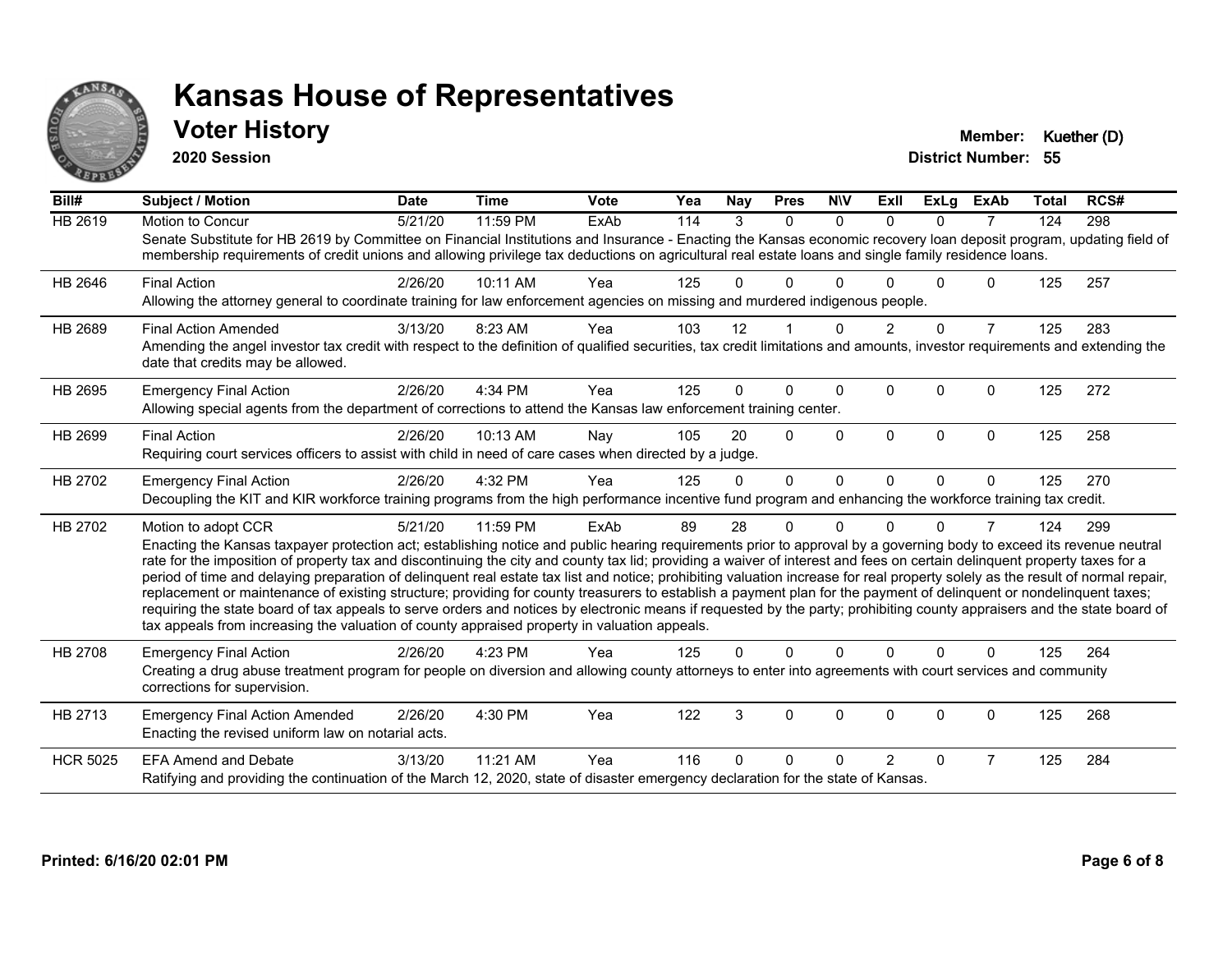

#### **Voter History Member: Kuether (D)**

**2020 Session**

| Bill#           | Subject / Motion                                                                                                                                                                                                                                         | <b>Date</b> | <b>Time</b> | Vote        | Yea | Nay           | <b>Pres</b> | <b>NIV</b> | ExII          | ExLg           | <b>ExAb</b> | Total | RCS# |
|-----------------|----------------------------------------------------------------------------------------------------------------------------------------------------------------------------------------------------------------------------------------------------------|-------------|-------------|-------------|-----|---------------|-------------|------------|---------------|----------------|-------------|-------|------|
| <b>HCR 5025</b> | Motion to adopt CCR                                                                                                                                                                                                                                      | 3/19/20     | 4:11 PM     | ExAb        | 115 | 0             | $\Omega$    | $\Omega$   | 0             | 0              | 10          | 125   | 293  |
|                 | Ratifying and providing the continuation of the March 12, 2020, state of disaster emergency declaration for the state of Kansas, subject to limitations.                                                                                                 |             |             |             |     |               |             |            |               |                |             |       |      |
| <b>SB 27</b>    | <b>EFA Amend and Debate</b>                                                                                                                                                                                                                              | 3/17/20     | $1:02$ PM   | ExII        | 119 |               | U           |            | 2             |                |             | 125   | 288  |
|                 | House Substitute for SB 27 by Committee on Commerce, Labor and Economic Development - Providing for a maximum of 26 weeks of unemployment insurance<br>benefits and compensation for the pre-payment waiting period.                                     |             |             |             |     |               |             |            |               |                |             |       |      |
| <b>SB 66</b>    | Motion to adopt CCR                                                                                                                                                                                                                                      | 3/19/20     | 3:52 PM     | <b>FxAb</b> | 99  | 16            | $\Omega$    | $\Omega$   | $\Omega$      |                | 10          | 125   | 292  |
|                 | Appropriations for Fy 2020, 2021 and 2022 for various state agencies.                                                                                                                                                                                    |             |             |             |     |               |             |            |               |                |             |       |      |
| SB 102          | <b>EFA Amend and Debate</b>                                                                                                                                                                                                                              | 3/16/20     | 12:13 PM    | ExAb        | 113 | 5             | $\Omega$    | $\Omega$   | 3             | $\Omega$       | 4           | 125   | 285  |
|                 | House Substitutes for SB 102 by Committee on Judiciary - Allowing the chief justice of the Kansas supreme court to extend or suspend deadlines or time limitations to<br>secure the health and safety of court users, staff and judicial officers.       |             |             |             |     |               |             |            |               |                |             |       |      |
| <b>SB 142</b>   | EFA Sub Bill Amended                                                                                                                                                                                                                                     | 3/17/20     | 10:31 AM    | ExII        | 117 | $\mathcal{P}$ | n           |            |               |                |             | 125   | 287  |
|                 | House Substitute for SB No. 142 by House Committee on K-12 Education Budget - Authorizing the state board of education to grant waivers for school districts from<br>the requirement to provide a minimum number of school hours during the school term. |             |             |             |     |               |             |            |               |                |             |       |      |
| <b>SB 155</b>   | <b>Final Action</b>                                                                                                                                                                                                                                      | 2/7/20      | 4:08 PM     | Yea         | 119 |               | $\Omega$    | 3          | $\Omega$      | $\mathfrak{p}$ | $\Omega$    | 125   | 210  |
|                 | Cemetery district territory deannexed from the territory of Valley Center.                                                                                                                                                                               |             |             |             |     |               |             |            |               |                |             |       |      |
| <b>SB 173</b>   | <b>EFA Amend and Debate</b>                                                                                                                                                                                                                              | 3/16/20     | 7:20 PM     | ExAb        | 103 | 16            |             | 0          | $\mathcal{P}$ | $\Omega$       | 3           | 125   | 286  |
|                 | House Substitute for SB 173 by Committee on Appropriations - Providing for the Eisenhower legacy transportation plan.                                                                                                                                    |             |             |             |     |               |             |            |               |                |             |       |      |
| <b>SB 173</b>   | Motion to adopt CCR                                                                                                                                                                                                                                      | 3/19/20     | 12:04 PM    | ExAb        | 112 |               |             | 0          | $\Omega$      | $\Omega$       | 10          | 125   | 291  |
|                 | House Substitute for SB 173 by Committee on Appropriations - Providing for the Eisenhower legacy transportation plan.                                                                                                                                    |             |             |             |     |               |             |            |               |                |             |       |      |
| <b>SCR 1613</b> | <b>Final Action</b>                                                                                                                                                                                                                                      | 2/7/20      | 4:07 PM     | Nay         | 80  | 43            | ŋ           |            |               | 2              | $\Omega$    | 125   | 209  |
|                 | Amending the bill of rights of the constitution of the state of Kansas to reserve to the people the right to regulate abortion through their elected state representatives<br>and senators.                                                              |             |             |             |     |               |             |            |               |                |             |       |      |